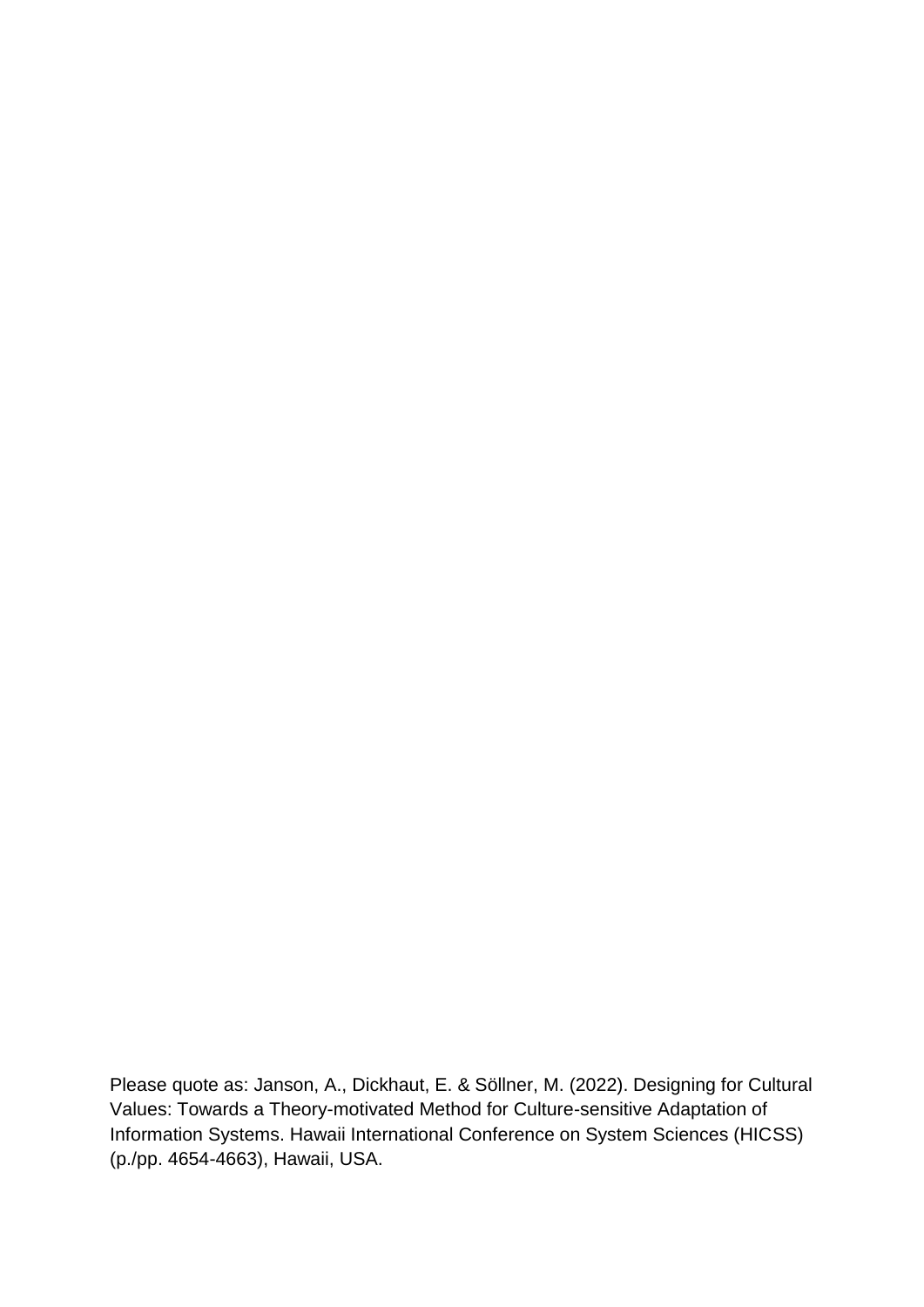# **Designing for Cultural Values: Towards a Theory-motivated Method for Culture-sensitive Adaptation of Information Systems**

Andreas Janson University of St.Gallen andreas.janson@unisg.ch

Ernestine Dickhaut University of Kassel ernestine.dickhaut@uni-kassel.de

Matthias Söllner University of Kassel soellner@uni-kassel.de

#### **Abstract**

*To ensure that an intended target group accepts and uses an information system (IS) is a major challenge for service systems engineering and a key interest in IS research. On the one hand, individuals' cultural values affect their willingness to use an IS; on the other hand, information technology (IT) is neither value-neutral and, thus, also affects IT acceptance and usage. Therefore, the adaptation of IS should consider both sources of value. Thus, in this paper, we present the theory-driven design of a method for culturesensitive IS adaptation that draws on IT-culture conflict theory. Our two-fold evaluation approach results show that the method enables to create feasible results for developing culture-sensitive design solutions for IS. As a theoretical contribution, we contribute to the exploration of culture in IS development; as a practical contribution, we provide guidance in how to adapt IS for specific target groups.*

# **1. Introduction**

The aspect that information systems (IS) do not exist in isolation but are used in social and organizational contexts constitutes one of the major challenges in IS implementation projects. In this regard, IS research emphasizes the impact of individual differences such as contrasts in individuals' cultural values when considering IS implementation projects [1]. Since culture is a crucial factor in explaining how individuals interact and deal with information technology (IT) [2], understanding and considering the values of the target context in IS development and implementation projects become a decisive success factor for service systems engineering [3].

Distinct user groups have different value perceptions towards IT [4]. If a new IS does not coincide with the cultural values of the target context and the user group's IT values, it is likely to be rejected [2]. Thus, gaining share without cultural adaptation is a challenging task to undertake – an experience many companies make when transferring their IT products to foreign contexts, addressing a new user group [5– 7]. An example showing how important meeting the cultural values of the target group is to make a group finding favor in a product are the websites of Kentucky Fried Chicken (KFC) and Mc Donald's. Both websites provide diverse user experiences for western and Chinese consumers according to the target groups' shared values. Both western websites have a simple user interface and focus on their product range. From a western point of view, the Chinese websites are overloaded with information, have a complex design, promote their apps, and, thus, fit into the overall picture of the Chinese online landscape, which has coined the Chinese IT values. Furthermore, both websites promote food safety programs or corporate news like, e.g., KFC's debut in a documentary film regarding China's transformation of the food industry. Since the Chinese have a lack of trust towards most retailers and have no confidence in the sales system as there are complex and opaque market structures [8], both websites take care of the target group's values beyond IT. Although this example shows how important it is to orientate IS to the target group's cultural values, most software providers still struggle to consider cultural values when aiming to address new target groups with their IS. While Reinecke and Bernstein [9] showed a way how user interface designs can be automatically adapted according to cultural preferences, a method is lacking that also takes IT values beyond user interface preferences as well as general values of the target group into account, which, as shown in the example, can have an influence on IT design as well.

Against this backdrop, we aim to provide a method for culture-sensitive IS adaptation that takes the IS's values, the target group's perception towards IT as well as the group's general cultural values into consideration by grounding our method on the theory of IT-culture conflicts [2]. In this regard, we base our research endeavor on the following research question:

### *RQ: How should a method be designed to adapt IS to foreign cultural values?*

To achieve our research aim, we follow the design science research approach, which constitutes a build-

URI: https://hdl.handle.net/10125/79904 978-0-9981331-5-7 (CC BY-NC-ND 4.0)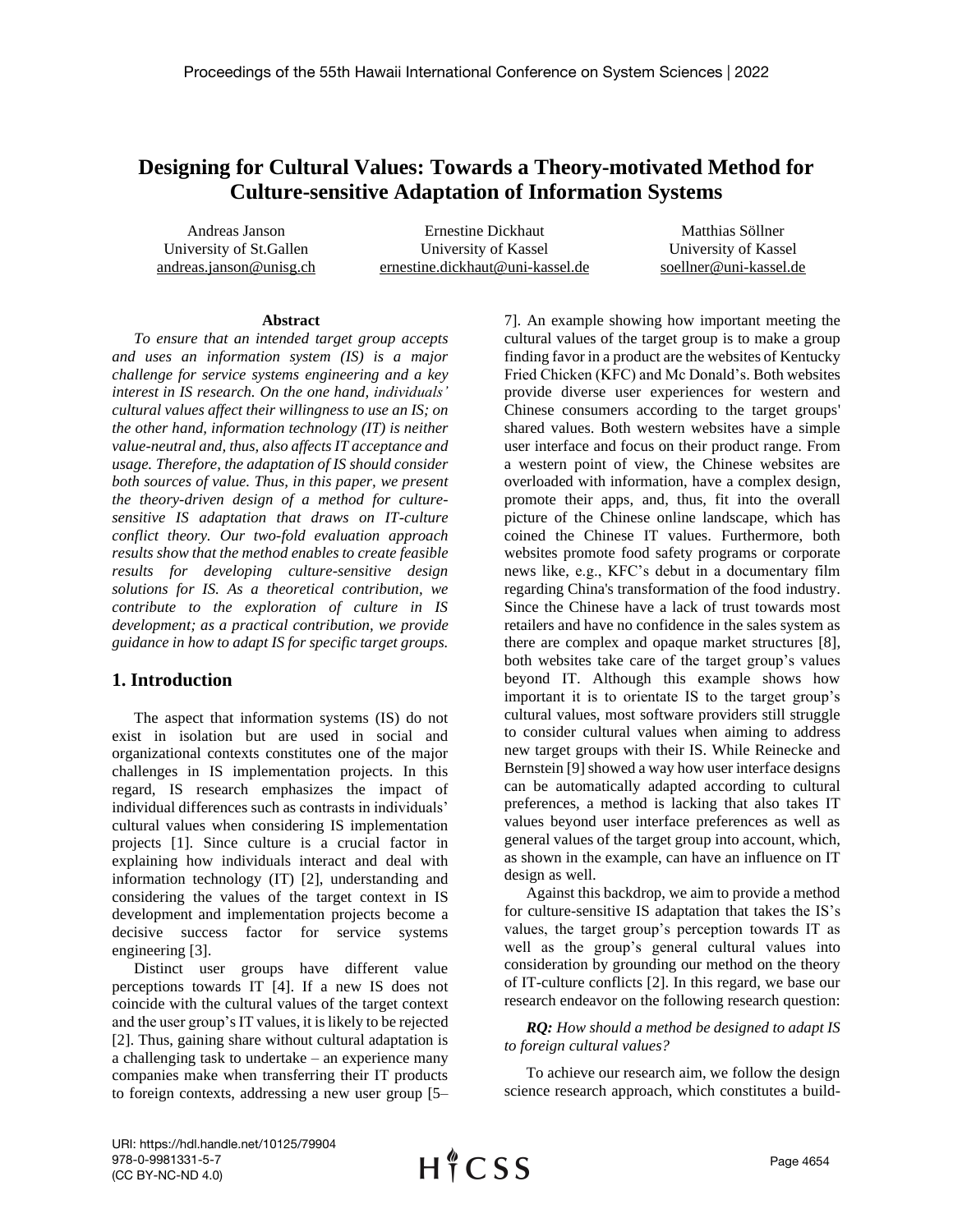and-evaluate process, in order to rigorously design a practical relevant method for culture-sensitive adaptation of IS as an artifact [10, 11].

In particular, we followed the approach by Peffers et al. [10] for the design, demonstration, and evaluation of our method. Based on our insights from a multi-criteria demonstration and evaluation, we show the utility of our artifact, namely the method for culture-sensitive IS adaptation, in realistic as well as artificial settings to guide research and practice.

# **2. Related Work and Theory Involved**

#### **2.1. Cultural Adaptation of IT artifacts**

When thinking about the development of IT artifacts for a specific user group, the presumably most popular method for designing an IS for a specific target group is the concept of the user-centered design [12]. By involving users during the whole design process of an IS [13], for example through different approaches of user engagement, such as user observations, usability tests, or prototyping, typically a higher degree of usefulness and usability is achieved [14]. With a special emphasis on user-centeredness, Ivari and Ivari [15] analyzed four system development methods to find out which dimension of usercenteredness they address. The results revealed that all development methods had a strong user and work focus, whereby the extent of user involvement varied between the methods. The target context's cultural values played a minor role in two methods, whereby only the contextual design method considers cultural issues by means of a cultural model, which captures policy and culture that limit the ways how work is done [16].

A sub-form of user-centered design relevant for the present paper is therefore the work on cultural adaptation of IT artifacts. The work of Reinecke and Bernstein [9], who connect culture and design preferences of user interfaces into the focus of their research, takes a broader perspective on culture. Following a design science approach, the authors developed an approach that enables IS to automatically adapt its interfaces to the preferences of the target user based on his or her cultural dimensions, which refer to the country scores promoted by Hofstede. In addition, the well-cited method from Shen et al. [17] provides a method for considering cultural adaptation processes with an iterative evaluation approach but without explicitly considering the complexity of cultural values. Besides these approaches, most IS research focuses on small areas in the field of culture and IS development like, e.g., culture's influence on requirements [1], the impact of individuals' cultural differences on the perception of usability [18, 19], or how IS development methods are deployed by varying organizational cultures [20]. Summing up, most approaches are mainly used to innovate and design new IS for a specific market, but do not consider explicitly how to address the complex relationship between culture and IT artifacts when adapting them to a target culture.

### **2.2. IT-culture Conflict as a Kernel Theory**

To address the aforementioned issues of existing work on cultural adaptation of IT artifacts, we introduce the theory of IT-culture conflict as a kernel theory that guides our method presented in the next section. The theory attributes cultural values to IT and highlights IT's influence on culture, culture's influence on IT, and IT culture. By these means, the theory allows for a holistic understanding of the linkages between IT and culture [2]. In doing so, it provides a value-based perspective [21] on culture. As a result of an intensive literature analysis, Leidner and Kayworth state that IT is not free from values but, on the contrary, find that it is *"inherently symbolic and values laden"* [2, p. 371]. In following Hofstede [22], Schein [23], and Trompenaars [24] in their observations that cultural aspects remain invisible for the most part, Leidner and Kayworth deduce that, unless faced with a counterculture, people remain unaware of their own culture. As it was stated that IT is indeed inherently values-laden, users of a certain IT artifact might come into conflict when starting to use it [2, 25]. The proposed theory differentiates three types of conflicts that may occur as a result of two contradicting values: system, vision, and contribution conflicts. They are a result of contradicting IT values, group member values, and values embedded in a specific IT. Figure 1 illustrates the correlation between the different values and conflict types.



**Figure 1.** Theory of IT-culture conflict [2]

Considering this framework, beliefs about what is important to a group are referred to as group member values whereas values that a group of individuals attributes to IT are referred to as IT values, with the values embedded in a specific IT artifact complying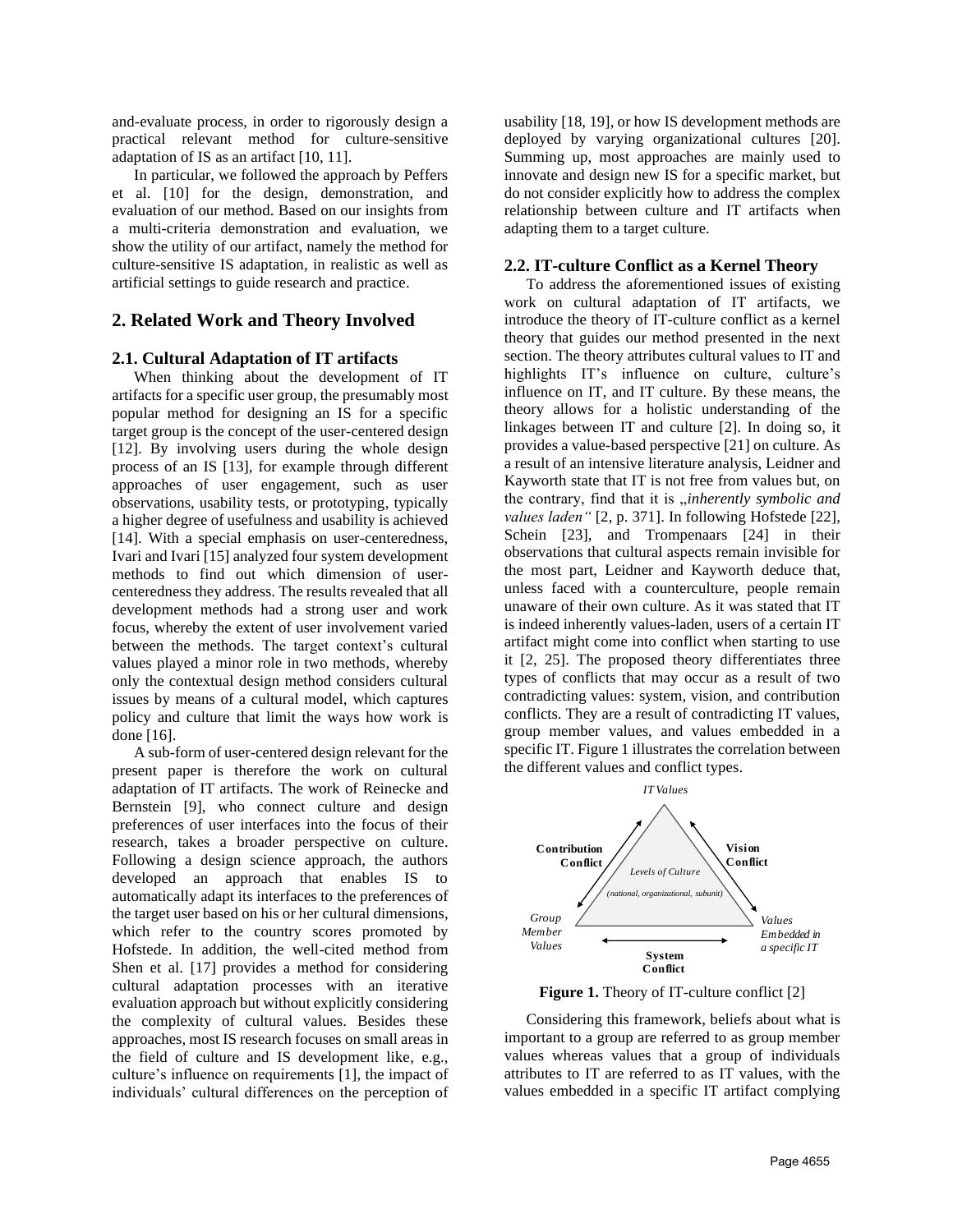with the work behavior that the IT aims to enable or prevent. The three types of conflict that may occur emerge from the intersection of national, organizational, and subunit culture [2]. The first type of conflict, the system conflict, occurs when the group member values conflict with the values that are included in a specific IT artifact that the group uses. A group of employees that has always been used to lecturer-centered software training, for example, might struggle to get used to a computer program that does not give any guidance or instructions to develop their qualifications. In this case, the common beliefs of the group about good training offerings is questioned by a specific IT artifact. The second type of conflict, the vision conflict, refers to the contradictions between the values that are embedded in a system and the IT values of the group. If game designers, for example, who see the sole purpose of smartphones in their hedonic characteristics have to install a mobile application that only serves training purposes, their IT values are challenged by the liability to use the smartphone for training purposes. The third type of conflict, the contribution conflict, refers to contradictions between the group members' individual values and the group's IT values. As an example, one might think about the usage of IT as a means for isolation in a group that in itself is relationshiporiented. Following these thoughts from Leidner and Kayworth [2], we therefore define cultural-sensitive adaptation of IS as the multi-level process of fitting the values embedded in IT to the values of group members and how group members perceive IT values in general.

# **3. Method for Culture-sensitive Adaptation of IS**

For deriving the method for culture-sensitive adaptation of IS, we based the structure of the method on the typical IS development phases of analysis, design, and implementation [26] that are also prevalent in prior methods for culture-sensitive adaption [17]. As a kernel theory [27] we draw on the previously introduced theory of IT-culture conflict [2] that informs our method and the according steps to follow when adapting an IS in a culture-sensitive way.

The method itself, which is depicted in Figure 2, consists of five phases, namely: (1) structuring the initial situation, (2) IT-culture conflict analysis, (3) requirements, (4) design elements, and (5) implementation. Each of the proposed phases builds on previous phases and incorporates resulting artifacts, which are used as an input for the latter steps.

As a starting point, the unadapted IS as well as the target group (as an input for the overall method) are considered. The theory of IT-culture conflict plays a key role as a kernel theory throughout all process steps. In the beginning, the theory is used to structure the initial situation. In this regard, the three value types, which are differentiated by the theory, are specified to capture complex cultural relationships.

Based on value specifications, potential conflicts can be identified in a second step. The method focuses on conflicts that occur between contradicting values that are embedded in the IS and the group's perception towards IT in general as well as between the IS's values and the group's own cultural values beyond IT. In this context, we focus on potential system and vision conflicts, since our aim is to culturally adapt the IS, thus changing the values that are embedded in the IS with the intention to overcome potential conflicts. Since we expect no short-term effects of IT usage on a group member and the group's IT values, we omit the contribution conflict. In this regard, Leidner and Kayworth [2] also outline that IT management has more implications resulting from contribution conflicts than IT development.

| Unadapted IS + target group $(AI)$      |                 |                                                                                                                      |                                                                |  |  |
|-----------------------------------------|-----------------|----------------------------------------------------------------------------------------------------------------------|----------------------------------------------------------------|--|--|
| <b>PROCESS</b>                          | <b>INPUT</b>    | <b>ACTIVITIES</b>                                                                                                    | <b>ARTIFACTS</b>                                               |  |  |
| Structuring<br>the Initial<br>Situation | $\overline{A}$  | Ident fication of values<br>embedded in the IS.<br>values of the target<br>group and the target<br>group's IT values | List of different<br>values (target<br>group and IS)<br>(A2)   |  |  |
| IT-Culture<br>Conflict<br>Analysis      | A2              | Identification of<br>potential system and<br>vision conflicts                                                        | List of identified<br>IT-culture<br>conflicts $(A3)$           |  |  |
| Requirements                            | $\overline{A}3$ | Deduction of<br>requirements                                                                                         | List of derived<br>requirements $(A4)$                         |  |  |
| Design<br>Elements                      | $A2 - A4$       | Derivation of design<br>elements, that solve the<br>identified IT-culture<br>conflicts                               | A set of design<br>elements $(A5)$                             |  |  |
| Implemen-<br>tation                     | A.5             | Implementation of the<br>design elements in the<br><b>IS</b>                                                         | IS adapted to the<br>target group's<br>cultural values<br>(A6) |  |  |

**Figure 2.** Method for cultural adaptation

As a third step, requirements are deduced from the identified system and vision conflicts. The requirements are addressed with design elements in a fourth step. To derive design elements that are appropriate for the IS target user group, the identified conflicts, and related value types, which are the resulting artifacts from steps 2 and 3, are also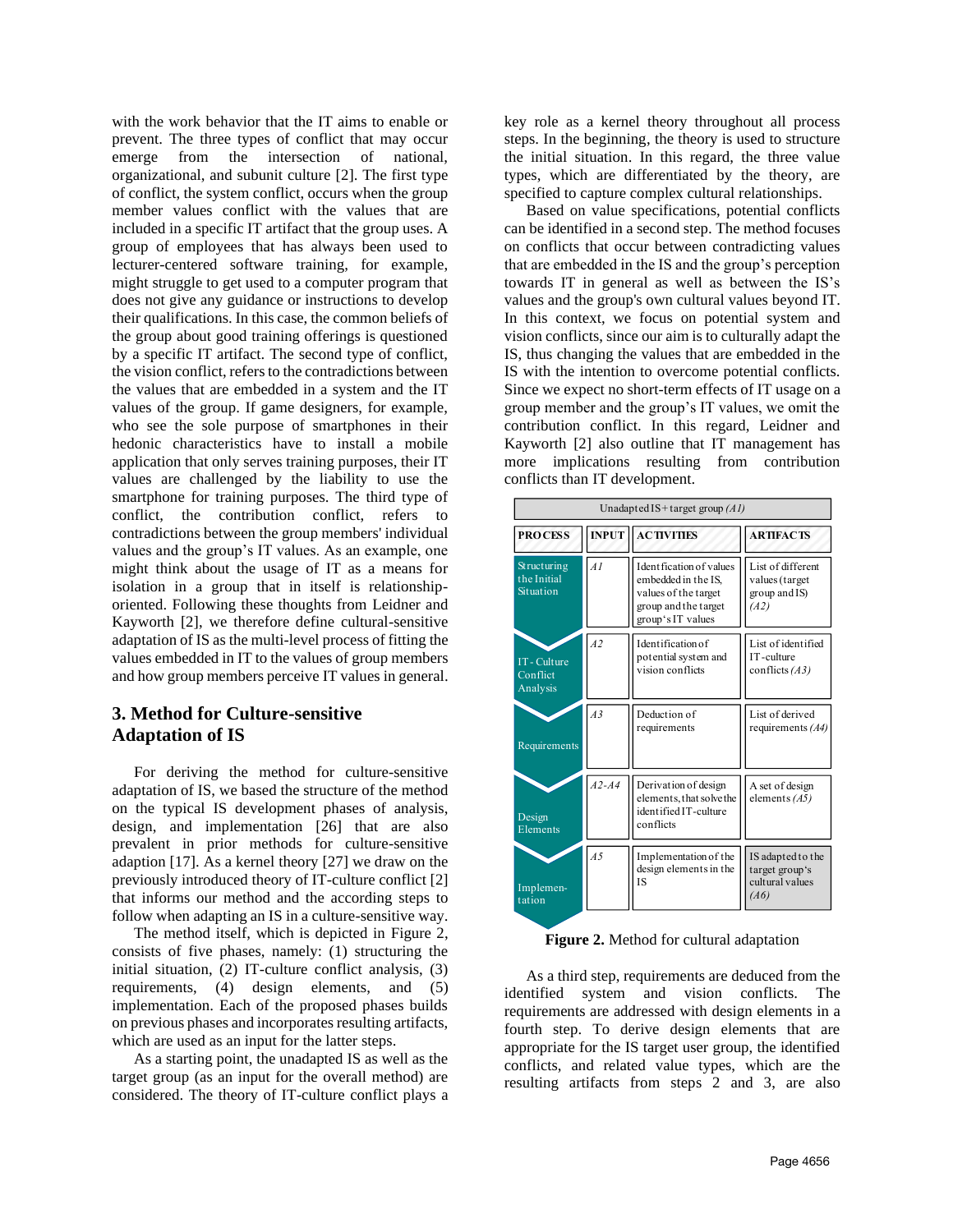considered as input. Finally, the design elements are being implemented in step 5. The result obtained is the IS adapted to the target user group's cultural values. We outline the detailed application of the method and its steps in the next section, while also taking a multicriteria evaluation of the method into account.

# **4. Demonstration and Evaluation**

With the following evaluations, we address the phases of demonstration and evaluation as depicted in the design science cycle [10] by testing the method for culture-sensitive IS adaptation in the field with multiple criteria. The described evaluation corresponds to the first design iteration of our design science endeavor. For our evaluation, we draw on the framework for evaluating DSR [28] and chose a formative ex-post evaluation approach [29, 28] that will help us to form the design of our method early in the development process. With the hereinafter described first evaluation and consequential insights, we aim to improve the method and to detect potential problems as an input for our second design iteration.

#### **4.1. Research Setting**

For the multi-criteria evaluation, the method for culture-sensitive IS adaptation was first applied in a DSR project to account for its real-world applicability. Second, we evaluated the method with a vast number of information systems engineering students as potential method users. The latter allowed us to gain distinct insights into the methods application behavior and the method outcomes, i.e., adapted IS. Moreover, we evaluated the method outcomes and adapted IS with an expert evaluation. These diverse and manifold insights will be used as a first input to revise the method and to start the second design iteration.

The unadapted IS for both evaluations constitutes a mobile learning application (MLA) that was developed in Germany. The MLA is intended to be introduced in Chinese vocational schools and should be used voluntarily by the students. Thus, it is important to adapt the IS according to the target group's perception towards IT as well as the group's general cultural values in order not to infringe on cultural values. Figure 3 shows the MLA.

Overall, the MLA operates with QR-codes that are attached to a car in the schools' repair shop. The MLA comprises two tasks related to *1)* self-regulated acquisition of basic knowledge concerning *car parts*  and *2) problem-solving.* Both tasks are arranged as QR-code scavenger hunts. *In the first task type,* distinct car parts are displayed, e.g., the headlight range adjustment, as depicted on the first screen. The

user is requested to find the car part on the car and to scan the QR-code attached to it. Afterwards, information regarding the respective car part and a multiple-choice question, which is corrected after a solution attempt, is displayed (third screen). The task is repeated with different car parts.

Finally, after completion of all subtasks, an assessment is provided (fourth screen). *In the second task type,* distinct error descriptions are displayed, e.g., a poor road illumination, as shown in screen 5. First, the user is asked to reflect on possible problem causes, followed by a multiple-choice question. Afterwards, the user is requested to scan QR-codes that are attached to car parts that might cause the problem. Having scanned the identified car parts, little boxes each presenting an error cause are filled and additional information regarding the fault analysis is displayed (sixth screen).



**Figure 3.** Unadapted IS

# **4.2. Application and Evaluation of the Method in a Larger DSR Project**

The method got first applied in a larger DSR project [30, 31] to culturally adapt the MLA as outlined in Figure 3. The DSR project aimed to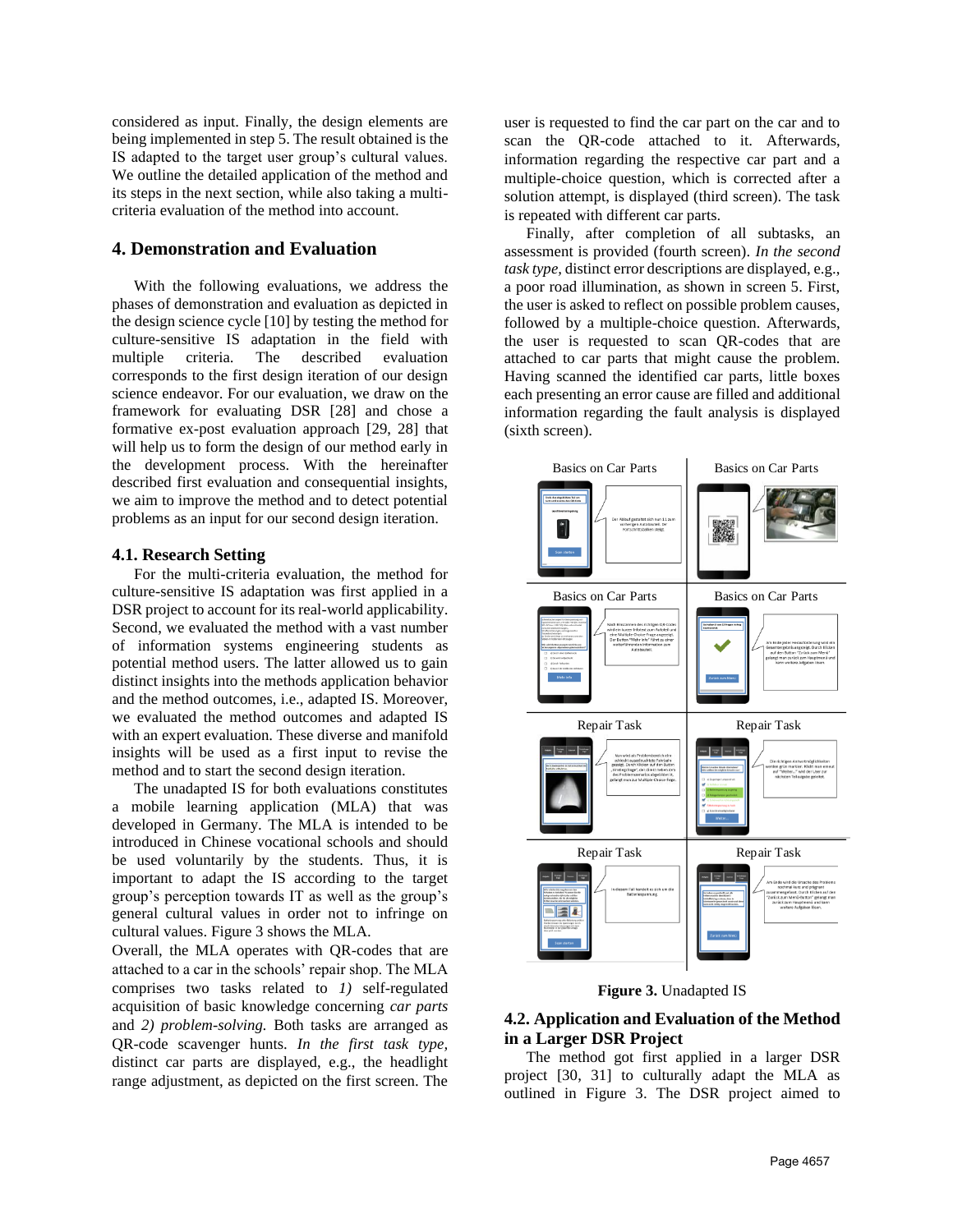culturally adapt IS that is being transferred from Germany to China. We will briefly describe the method application in the following with one design element we implemented in the adapted MLA, while the complete DSR project comprised several other design elements for adapting the MLA to the Chinese user group.

Addressing the first phase namely structuring the initial situation, we analyzed the case and related literature regarding our target group trying to understand the distinct value types. As a result, we recognized that teachers play a very important role in Chinese schools. Thus, the habituation to lecturercentered lectures was recognized as a group member value (A2a). In contrast, the MLA is intended to be used in self-regulated ways, which was recognized as a value that is being embedded in the IT artifact (A2b). Addressing the second phase namely IT-culture conflict analysis, we identified a system conflict (A3) referring to the identified contradicting value types (A2a and A2b). In the third phase, we accordingly formulated the requirement "The MLA should offer a lecturer-centered learning approach", which was part of a larger list of requirements (A4). For the next phase, we used the formulated requirements as well as the insights, we gained from structuring the initial situation and derived a design element that solves the identified conflict. Thus, to address the fourth phase, we decided to implement a virtual character that gives the Chinese trainees guidance using the MLA (A5). Finally, in the sixth phase namely implementation, we adapted the MLA accordingly and inserted a virtual character (A6) to support self-regulated learning. To summarize, the method application led to unintuitive but effective design decisions such as focusing on selfregulated learning approaches instead of fostering collaborative learning, which would be the straightforward design decision when considering the rather collectivistic cultural values of China [32].

For the purpose of evaluating the method and its application, we rely on the outcomes of the actual MLA use. In this context, multiple experimental evaluations of the culturally adapted MLA in the target context (vocational schools in the Chinese provinces of Jiangsu as well as Anhui) showed that the adapted MLA leads to significantly improved learning outcomes (especially procedural knowledge as well as skill-based knowledge), compared to the not adapted MLA (references removed for double-blind review process).

# **4.3. Application and Evaluation of the Method by Potential Method Users**

In the second evaluation step, we wanted to gain more generalizable insights concerning the method

application and evaluation, while keeping potential method users in mind. The method was applied in the application and evaluation by students, who were trained in requirements engineering as well as systems design; thus, they are a suitable user sample for the method. Overall, the students' task was to culturally adapt the mobile learning application (MLA), as outlined in Figure 3, according to the cultural values of the target group of Chinese trainees in the automotive sector. Therefore, the students had to follow the method for culture-sensitive IS adaptation as depicted in Figure 2. The time between assignment and submission of documents was 11 days.

The students were provided with a mock-up that comprised screens and descriptions of the unadapted IS. Furthermore, they received information regarding the target group but were asked to search online for further information relevant for the adaptation purpose. In addition, the students received the method to structure their actions. The design adaptations were conducted by changing the screens and by adjusting the screen descriptions in the speech bubbles (Figure 3). Furthermore, the students could delete or add screens, if they considered deleting or adding an intermediate step in the task processing. In the task description, we emphasized that the students' job was not to adapt the IS according to the target group's preferences, but to solely address identified IT-culture conflicts and to strictly follow the provided method. The artifacts (A2-A6), as depicted in Figure 2, were required as a result and built the basis for evaluating the students' submissions.

The data collection took place in the course Introduction to Business and Information Systems Engineering. In total, 38 learners participated in the voluntary task of adapting the provided MLA to the target group of Chinese trainees in the automotive sector using the provided method. [Table 1](#page-6-0) depicts the demographics.

Besides these measures, we asked all students whether they have collected previous professional experience in IS development methodologies besides our training mentioned earlier. In this regard, almost all students were inexperienced in the field of IS development. Only one student specified a previous major in computer science. Thus, we assume all students were on a comparable level.

Following the approach of Riemenschneider et al. [33], who compared five theoretical models to explain software developer acceptance of methodologies, we asked the students who applied the method to fill out a post-test with a special emphasis on the acceptance of the method. Since our group of students does not comprise employed software developers, we did not test for social factors, e. g., the socials environment's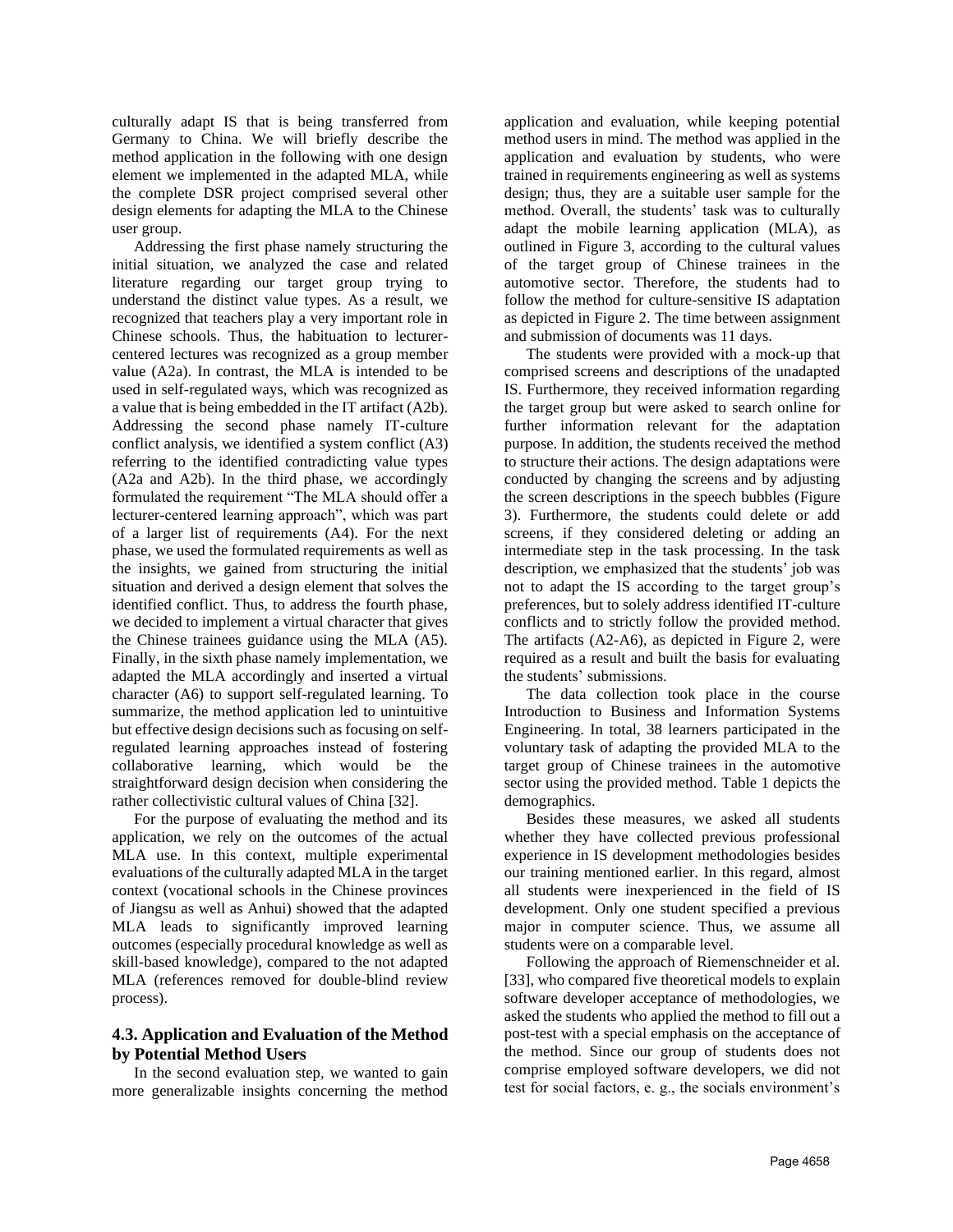influence on using the method, image, e. g., gaining prestige by applying the method and visibility, e. g., recognizing others applying the same method. Table 2 summarizes the findings. We adapted the measurement scales according to the approach by Riemenschneider [33]. The column "Source" indicates the origin of the scales before adaptation.

**Table 1.** Demographics

<span id="page-6-0"></span>

| <b>Description</b>                       | Value         |
|------------------------------------------|---------------|
| <b>Gender</b>                            |               |
| Female $(n=16)$                          | 42.1%         |
| Male $(n=21)$                            | 55.3%         |
| No Answer $(n=1)$                        | 2.6%          |
| Age                                      |               |
| Mean (S.D. 3.28)                         | 24.53 Years   |
| Median                                   | 23 Years      |
| Range                                    | 20-31 Years   |
| Major                                    |               |
| Industr. Engineering & Economics $(n=1)$ | 2.6%          |
| Business Education $(n=5)$               | 13.2%         |
| Economic Law $(n=1)$                     | 2.6%          |
| Business Administration $(n=28)$         | 73.7%         |
| No Answer $(n=3)$                        | 7.9%          |
| <b>Semester</b>                          |               |
| Mean $(S.D. 2.91)$                       | 4.73 Semester |
| Median                                   | 4.00 Semester |
| Range                                    | 2-12 Semester |

As the results show, all constructs were rated above 4, the neutral value of the seven-point Likert scale (1 = strongly disagree;  $7$  = strongly agree). Moreover, the results reveal that the method for culture-sensitive adaptation was perceived to be useful. Facilitating conditions, which refer to instructions to use the model, were also significantly rated above four, showing that the students did not have the feeling to miss instructions or guidance. Moreover, result demonstrability that refers to an understanding of the effects of applying the method was rated significantly above 4.

**Table 2.** Software developer acceptance - results

| <b>Construct</b>               | <b>Source</b> | <b>Value</b> |    |
|--------------------------------|---------------|--------------|----|
|                                |               | Mean         | N  |
| <b>Behavioral Intention</b>    | [34]          | 4.200        | 35 |
| Intention to Use               | [35]          | 4.224        | 35 |
| Perceived Usefulness           | [35]          | 4.409        | 35 |
| Perceived Ease of Use          | [35]          | 4.050        | 35 |
| Voluntariness                  | $[36]$        | 4.386        | 35 |
| Compatibility                  | [36]          | 4.224        | 32 |
| <b>Implementation Gap</b>      | [37]          | 4.100        | 35 |
| <b>Facilitating Conditions</b> | [38]          | 4.544        | 34 |
| <b>Result Demonstrability</b>  | [36]          | 4.421        | 34 |

Moreover, we asked the students to give feedback regarding the task to culturally adapt the MLA. In this regard, one participant outlined: *"following the method, I had a common thread I could use to orientate myself towards. This allowed my adjustments to be structured."* Another student agreed with this view and mentioned: *"an interesting practical task. [] The model has structured the approach well and thus allows a systematic adaptation."* Overall, however, the task was not easy for the students and took up a lot of time, as most students had no prior knowledge in IS development and solely possess theoretical knowledge regarding established methods in IS development, like the waterfall or v-model. Some students reflected their task critically, thus mentioned: *"at the beginning it was very complex to learn the necessary insights from the text. This has settled after an initial orientation*.*"* Concerning start difficulties, another participant also noticed: *"for me, finding the conflicts was the biggest hurdle. When adapting the design, you could be creative."* Besides problems with identifying the vision and system conflicts, one participant thought the implementation of the design elements to be difficult. In this manner, he annotated: *"[…] I am wondering how many adjustments are too much and when do the adjustments […] distract from learning [with the MLA]."* 

Besides these qualitative insights that we gained directly from our students, we also examined the artifacts (A2-A6), as depicted in Table 4, and included them in our evaluation. For our evaluation, the artifacts were examined by two independent raters, which are both experts in the fields of China and ITsupported learning.

|  | <b>Table 3.</b> Evaluation by experts |  |  |
|--|---------------------------------------|--|--|
|--|---------------------------------------|--|--|

<span id="page-6-1"></span>

| <b>Evaluation Criterion</b>               | Rater 1       |    | Rater 2       |    |
|-------------------------------------------|---------------|----|---------------|----|
|                                           | <b>Mean</b> N |    | <b>Mean</b> N |    |
| Quality of the Requirements               | 3.84          | 38 | 4.47          | 38 |
| Quality of the Design Elements            | 3.58          | 38 | 3.72          | 36 |
| Completeness of the Requirements          | 3.18          | 38 | 3.29          | 38 |
| Quality of the Targeting                  | 3.42          | 38 | 3.95          | 38 |
| <b>Resolution of IT-culture Conflicts</b> | 3.16          | 38 | 3.54          | 37 |
| Intention to Reuse the Design<br>Elements | 3.13          | 38 | 3.89          | 36 |

Before examining the results of the conducted cultural adaptation, the experts received information regarding the method, the descriptions that had been provided to the students, and the MLA. Moreover, the raters were informed about potential conflicts. While examining the assigned solutions with reference to the artifacts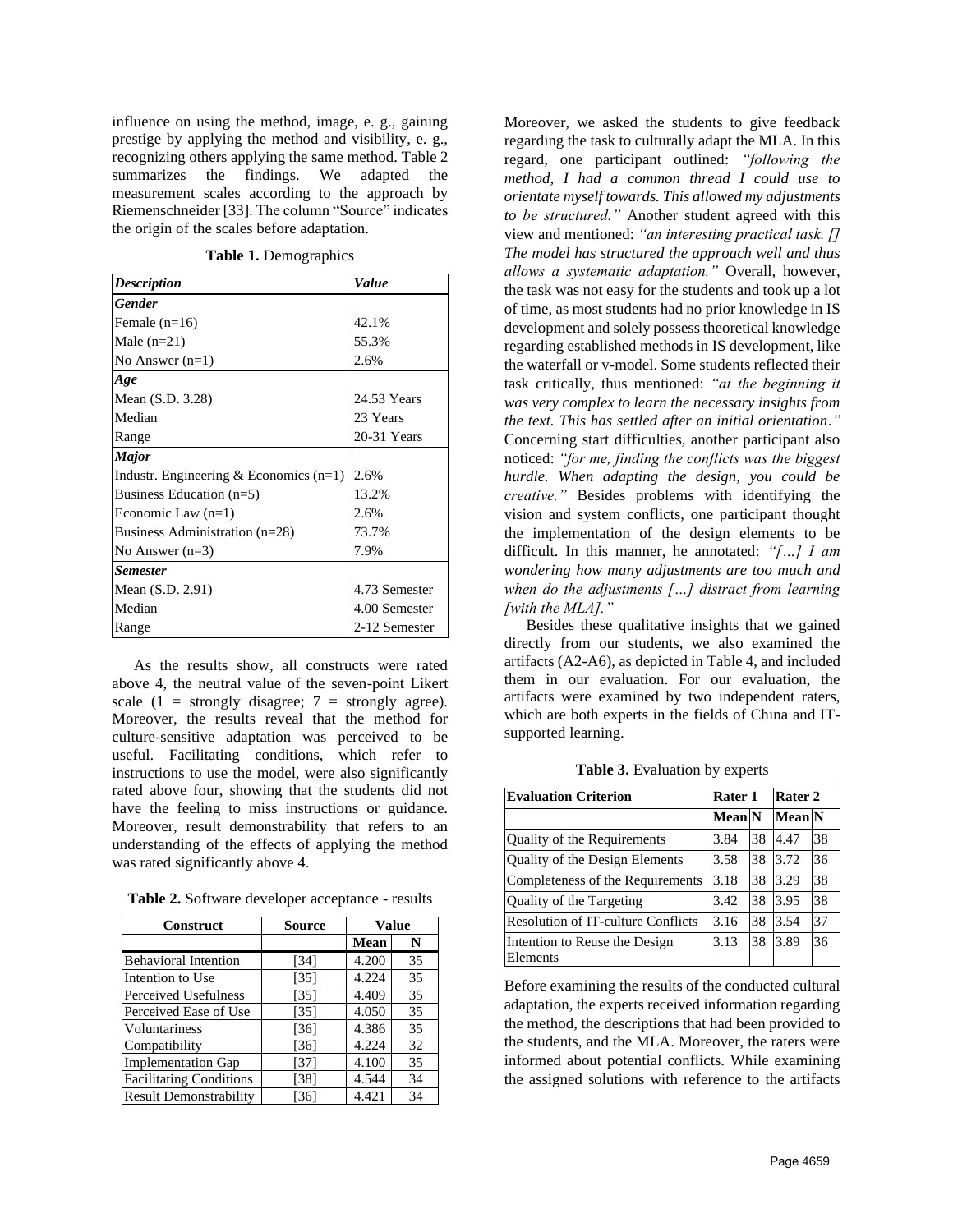(A2-A6) the raters were encouraged to evaluate each artifact. In this regard, the experts were asked to rate the quality of the requirements, the quality of the design elements, the completeness of the requirements, the quality of the targeting, the resolution of IT-culture conflicts, and their intention to reuse the design elements on a 7-point Likert scale (1  $=$  strongly disagree;  $7 =$  strongly agree)[. Table 3](#page-6-1) shows the ratings.

|  |  | Table 4. Insights into the assigned solutions |
|--|--|-----------------------------------------------|
|  |  |                                               |

| <b>Positive Examples:</b> |                                                                                                                                                                                                               |  |  |  |
|---------------------------|---------------------------------------------------------------------------------------------------------------------------------------------------------------------------------------------------------------|--|--|--|
|                           | User Interface that has been<br>adapted to the preferences of the<br>target group.<br>Target group might not use<br>→<br>the MLA when distracted by<br>its interface                                          |  |  |  |
|                           | Integration of videos to distinguish<br>the MLA from the normal lecture<br>with the book.<br>→<br>Target group sees no added<br>value compared to the book                                                    |  |  |  |
|                           | Integration of pictures and game<br>elements to arouse interest in using<br>the app.<br>→<br>Target group might not use<br>their smartphones for learning<br>purposes during their spare<br>time              |  |  |  |
|                           | Avatar gives feedback and informs<br>the trainee regarding his level of<br>proficiency. Avatar that motivates<br>the trainee to continue.<br>Promote participation and<br>→<br>alleviate the fear of failure  |  |  |  |
| <b>Negative Examples:</b> |                                                                                                                                                                                                               |  |  |  |
|                           | Tracking of the trainees' progress<br>and verification by the teacher (1 <sup>st</sup> )<br>screen). Each user gets a profile,<br>which allows users to compare<br>themselves with friends $(2nd$<br>screen). |  |  |  |
|                           | The MLA integrates a function<br>that allows finding experts by<br>GPS. Compulsory exchange<br>between trainees and experts                                                                                   |  |  |  |

Even though rater 2 evaluated the derived requirements better than 4, the scale's reference value, both ratings indicate that the method for culturesensitive adaptation still needs refinement to deliver satisfactory results for satisfying experts. Nonetheless, as rater 2 highlighted, the quality of the requirements tends to be satisfactory and, therefore, highlights the value of deriving requirements through our method for novices in cultural adaption.

To provide a more complete picture of the culturesensitive adaptation, Table 4 shows exemplary pictures of the students' assigned culturally adapted MLA using the method for culture-sensitive IS adaptation. Overall, many students followed similar directions when describing the target groups' values. However, the step of culture identification leads the students to diverse conflicts and, thus, requirements. Furthermore, similar requirements were transformed into various design elements. Reviewing the results, we discovered design elements that were derived by identified conflicts, but the selection of the design elements, however, was so unfortunate that the design elements themselves caused further conflicts.

To quote an example, many assigned solutions comprised rankings and profiles to adapt the MLA according to the target group's IT values. Referring to this, Chinese teenagers predominantly use their smartphones for gaming purposes; asking them to also use their smartphones for learning purposes might cause a conflict. However, the integration of public rankings or profiles that can be tracked by the teacher might increase the trainees' pressure to solve tasks. Thus, trainees with poorer results would probably stop continuing using the MLA voluntarily. Another assigned adapted MLA integrated an exchange function that allows the trainees to exchange with experts, disregarding the fact that Chinese culture is characterized by a strong power distance [39]. Besides these negative examples, the method also leads to positive examples of cultural adaptation, e. g., UI adaption, integration of videos, pictures, and game elements as well as the integration of avatars. All examples are illustrated in Table 4.

# **5. Discussion and Implications**

In our study, we designed a method for culturesensitive IS adaptation by means of the theory of ITculture conflicts [2], which we applied as a kernel theory [27]. We followed the design science approach [10], which constitutes a build-and-evaluate process, to rigorously design the method as an artifact.

Considering our RQ, we propose the conceptual thoughts, implementation results, and evaluation insights of our design science approach. We chose a formative ex-post evaluation approach [28, 29] and tested our artifact in different research settings including a naturalistic and outcome-oriented setting,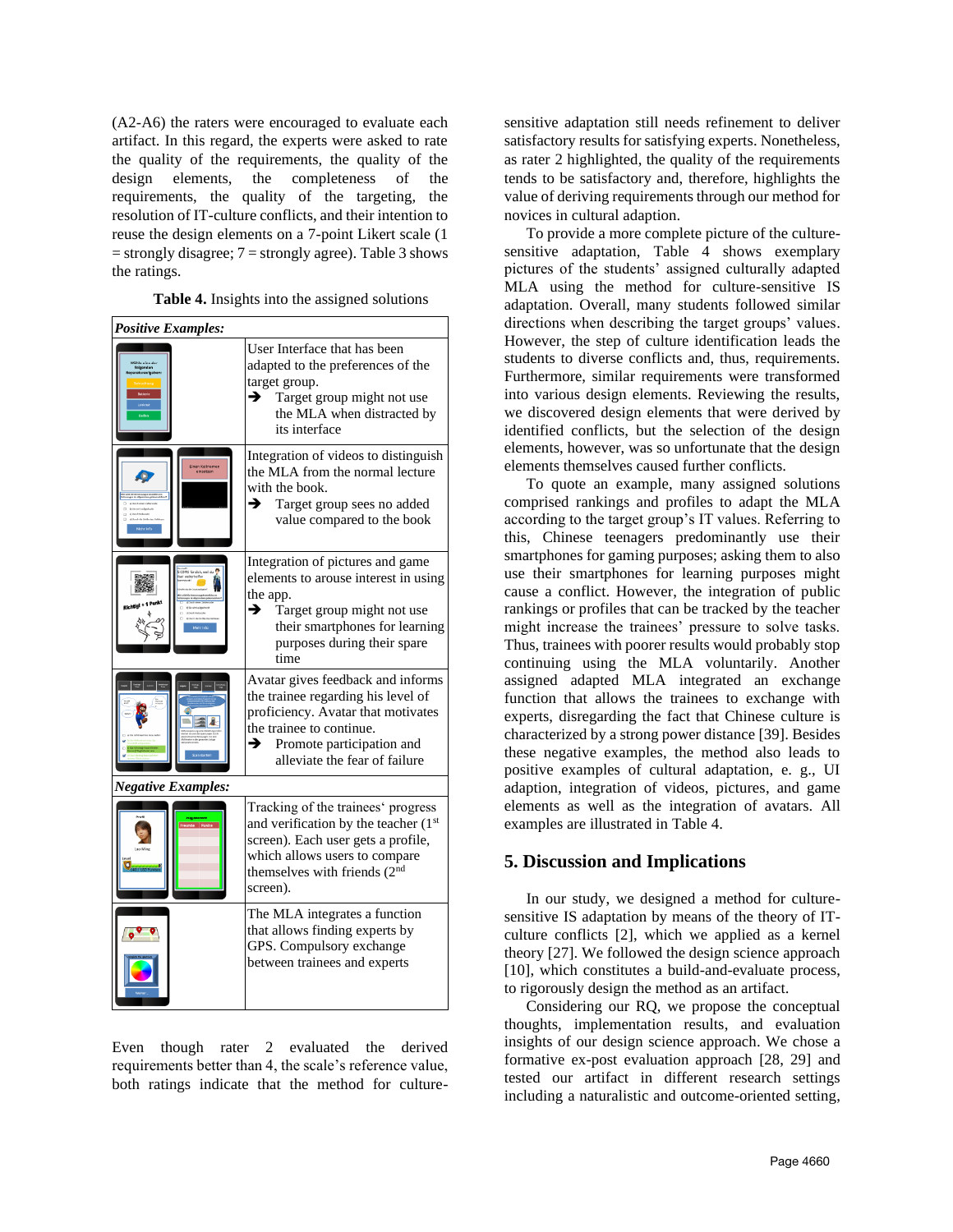as well as an artificial setting that was concerned with the process of applying the method and how the potential developers experienced the application of the method. Thus, we had the method applied by a vast number of students, who were previously trained in requirements engineering as well as systems design. Furthermore, we had the method's artifacts evaluated by experts to also consider the quality of the outcomes and to identify relevant points for optimization.

Regarding our design, we draw on the kernel theory of IT-culture conflicts, which allows us to identify and differentiate cultural values that might cause conflicts when contradicting with values of a newly integrated IS. In contrast to other approaches for cultural adaptation, e. g., cultural adaptation of user interfaces [9], the theory allows us to also take into account the values of the IS. Based on conflict identification, we identify a real need for changes, since IS that does not coincide with the users' values are likely to be rejected. The results of our evaluation reveal that the method for culture-sensitive IS adaptation enables the systematic culture-sensitive adaptation to create feasible results for developing culture-sensitive design solutions for IS, i.e., shown through the improvement of IT outcomes when utilizing the method in a large design science research project.

Concerning the user evaluation, the participants' behavioral intention to use as well as the perceived usefulness of the method were positively rated, showing that the participants comprehend the method's purpose and like the idea of identifying and resolving conflicts. This impression is reinforced by the participants' clear perception of the results and consequences of applying the method. Referring to the method's complexity, the perceived ease of use was rated low. In this context, the construct implementation gap also reveals that participants experienced a gap between their existing skills and the knowledge required by the method. Summarizing the results of these two constructs, we see a need for improvements in terms of increasing the method's usability. In this regard, guiding questions may lead the user through the adaptation steps. Moreover, guiding questions could make the elicitation of the target group's cultural values as well as the IS' values easier. Besides these findings, we also recognized a linking problem between the steps of IT-culture conflict identification, formulation of the requirements, and the derivation of design elements. Since the design elements are used to change the values embedded in the IS and thus to resolve the identified conflict, we consider omitting the interim step of requirement formulation. The formulation of requirements is a standard procedure in IS development [26]; however, other design methods do not have a preceding step of conflict identification, which might substitute the requirement analysis. Besides the linking problem, we imagine that the omission of requirements might also resolve the problem regarding the selection of the design elements that cause further conflicts since we expect that more information regarding the target group's values flows into the subsequent steps. Besides these approaches, a database with design characteristics for each country might have helped the participants to select appropriate design elements. In this regard, Nordhoff et al. [40] hold out the prospect of analyzing countryspecific design elements beyond image metrics, which we could use as a basis for providing help in the selection of design elements.

Our paper offers several contributions to theory. First, we expand the understanding of the theory of ITculture conflicts [2], which significantly influenced the design of our method for culture-sensitive IS adaptation as a kernel theory [27]. Second, we contribute to the exploration of cultural characteristics when adapting IS according to the cultural values of the target group. Applying the design science methodology, we also contribute to IS design science research with a new solution for the acknowledged problem of cultural adaptation [41]. Notwithstanding, we emphasize that our designed method still needs improvement to make a thorough contribution.

From a practical perspective, we provide with our method step-by-step guidance to practitioners into how they can adapt IS according to foreign cultural values. Especially when considering the outlined case of the introduction, conflict analysis of IT artifacts helps practitioners to avoid problematic and maybe embarrassing IT implementations in foreign cultures. Helping to improve the value creation of IS, we, therefore, contribute to service systems engineering by explicitly considering the context of services [3].

# **6. Limitations and Future Research**

Our design of a method for culture-sensitive IS adaptation is not without limitations. While the theory of IT-culture conflict comprises distinct levels of cultural applicability, we could not evaluate in student-based evaluation to acknowledge cultural values on a national, organizational, and subunit level. However, we note that this shortcoming was taken care of in the evaluation in the large design science research project where explicitly multi-level criteria were considered for the conflict identification. In this context we acknowledge that the method was tested by students within the scope of a lecture regarding business and information systems engineering; thus,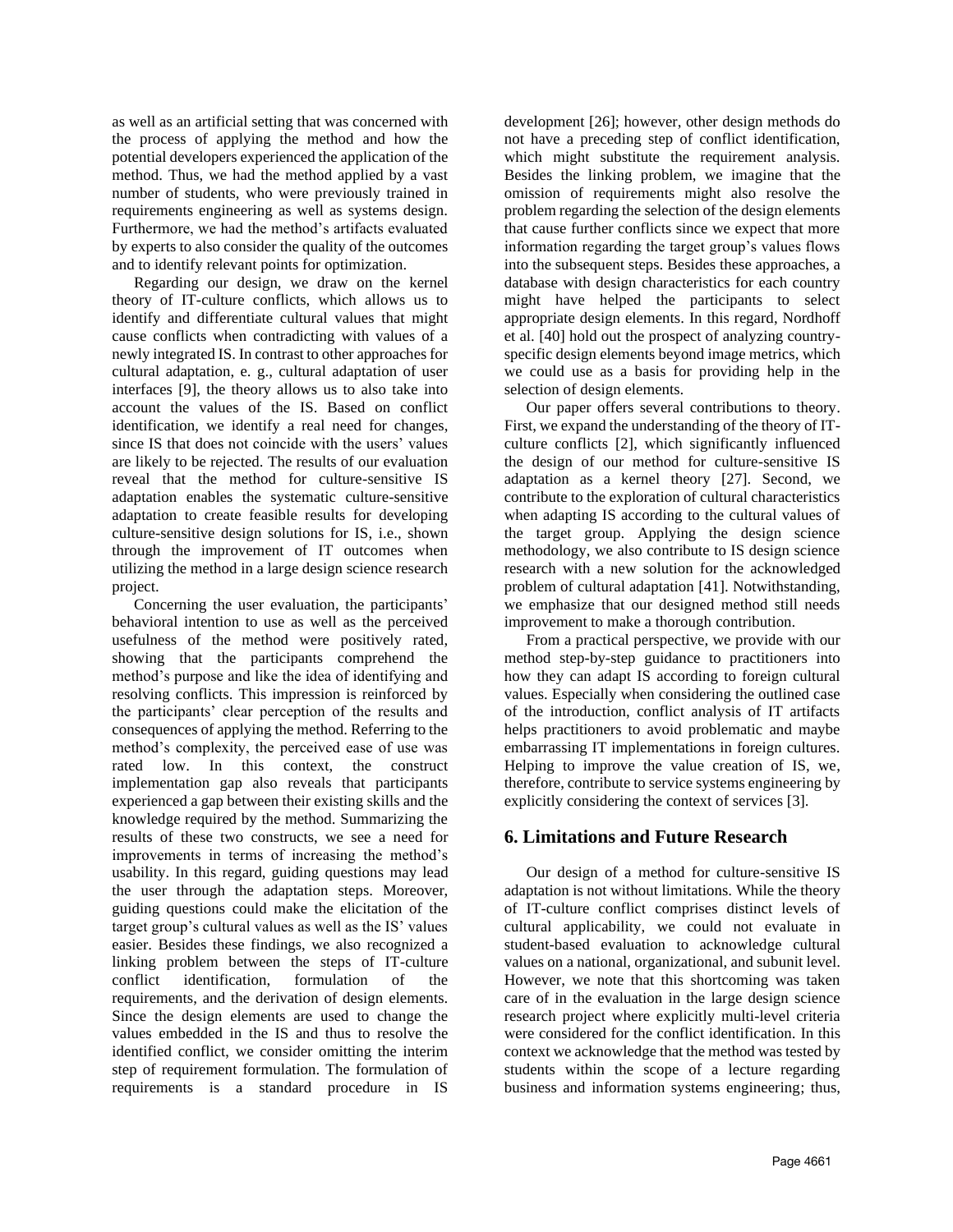we remark that professional IS developers might have applied the method differently, which leads to distinct results as shown in the field evaluation. Moreover, the raters were experts in the fields of China and ITsupported learning but had no specific expertise in the field of IS development and consequently could not evaluate the assigned results from this perspective. In this regard, an evaluation with real users in a real setting might expand our insights and lead to innovative ideas, measures, and aspects of method adaptation. To gain further insights into the problemsolving processes of IS developers [43], the thinkaloud technique could be a suitable instrument for field studies in empirical software engineering [42].

# **7. Conclusion**

With this paper, we provide a design and evaluation of a theory-motivated method for culturesensitive adaptation of IS that draws on the theory of IT-culture conflict. From a methodological perspective, we followed the design science approach to rigorously design and evaluate the method, which enables in developing culture-sensitive solutions for IS. We contribute to practice by guiding how to culturally-sensitive adapt IS according to foreign cultural values. As a theoretical contribution, we contribute to the exploration of culture in IS development.

### **Acknowledgements**

We thank Sissy-Josefina Ernst for providing the first version of this work that served as the basis for the paper. The first author acknowledges funding from the Basic Research Fund (GFF) of the University of St. Gallen.

#### **References**

[1] Tuunanen, T. and I.-T. Kuo, "The effect of culture on requirements: A value-based view of prioritization", European Journal of Information Systems, 24(3), 2015, pp. 295–313.

[2] Leidner, D.E. and T. Kayworth, "Review: A Review of Culture in Information Systems Research: Toward a Theory of Information Technology Culture Conflict", MIS Quarterly, 30(2), 2006, pp. 357–399.

[3] Böhmann, T., J.M. Leimeister, and K. Möslein, "Service Systems Engineering: A Field for Future Information Systems Research", Business & Information Systems Engineering, 6(2), 2014, pp. 73–79.

[4] Walsh, I., "A strategic path to study IT use through users' IT culture and IT needs: A mixed-method grounded theory", The Journal of Strategic Information Systems, 23(2), 2014, pp. 146–173.

[5] Alavi, M., T.R. Kayworth, and D.E. Leidner, "An Empirical Examination of the Influence of Organizational Culture on Knowledge Management Practices", Journal of Management Information Systems, 22(3), 2005, pp. 191– 224.

[6] Wagner, E.L. and S. Newell, "'Best' for whom?: The tension between 'best practice' ERP packages and diverse epistemic cultures in a university context", The Journal of Strategic Information Systems, 13(4), 2004, pp. 305–328.

[7] He, X., "The ERP challenge in China: A resource-based perspective", Information Systems Journal, 14(2), 2004, pp. 153–167.

[8] Zhu, R., "Understanding Chinese Consumers", Harvard Business Review, 2017.

[9] Reinecke, K. and A. Bernstein, "Knowing what a User Likes: A Design Science Approach to Interfaces that Automatically Adapt to Culture", MIS Quarterly, 37(2), 2013, pp. 427–453.

[10] Peffers, K., T. Tuunanen, M.A. Rothenberger, and S. Chatterjee, "A design science research methodology for information systems research", Journal of Management Information Systems, 24(3), 2007, pp. 45–78.

[11] Hevner, A.R., S.T. March, J. Park, and S. Ram, "Design Science in Information Systems Research", MIS Quarterly, 28(1), 2004, pp. 75–105.

[12] Norman, D.A. and S.W. Draper, eds., User centered system design. New perspectives on human-computer interaction, L. Erlbaum Associates Inc. Hillsdale, Hillsdale, NJ., 1986.

[13] Petrelli, D., M. Beaulieu, M. Sanderson, G. Demetriou, P. Herring, and P. Hansen, "Observing users, designing clarity: A case study on the user-centered design of a crosslanguage information retrieval system", journal of the American Society for Imformation Science and Technology, 55(10), 2004, pp. 923–934.

[14] Mao, J.-Y., K. Vredenburg, P.W. Smith, and T. Carey, "The state of user-centered design practice", Communications of the ACM, 48(3), 2005, pp. 105–109.

[15] Iivari, J. and N. Iivari, "Varieties of user-centredness: An analysis of four systems development methods", Information Systems Journal, 21(2), 2011, pp. 125–153.

[16] Beyer, H. and K. Holtzblatt, Contextual design: Defining customer-centered systems, Morgan Kaufmann, San Francisco, Calif., 1998.

[17] Shen, S.-T., M. Woolley, and S. Prior, "Towards culture-centred design", Interacting with Computers, 18(4), 2006, pp. 820–852.

[18] Downey, S., R.M. Wentling, T. Wentling, and A. Wadsworth, "The Relationship between National Culture and the Usability of an E-learning System", Human Resource Development International, 8(1), 2005, pp. 47–64.